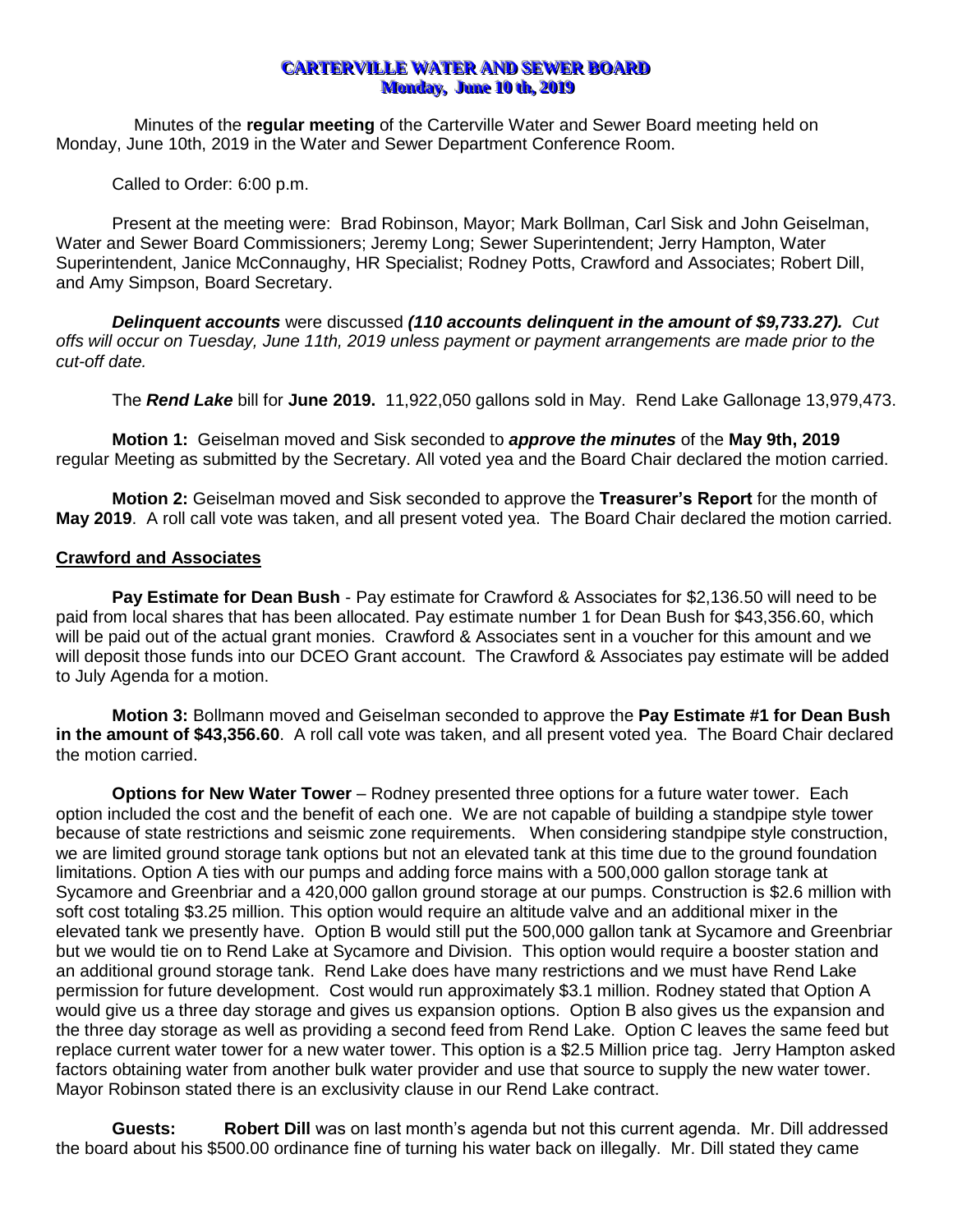home from work and found that they had no water. His wife went on line and paid the bill that evening and he turned on the water at the meter so his family could take their showers and he said he turned it back off. He informed the board that he takes care of the nuisance of animals and that he has worked for numerous people in this room. He stated that over the years in construction, if there was no main water shut off in the houses he worked on, he would go out to the meter and shut off the water to finish the repairs. Mr. Dill said he was not aware of the new rules or fine and that he has done this for years. Bollmann and Sisk stated that we have had too many meters broken and that we cannot have different provisions based on who someone is. Mr. Dill challenged the board about the policy imposing the fine being put in writing or that the public understand the ordinance. Mayor Robinson said it has been on the books for years but this board has now begun taking action and let the board know that Mr. Dill set up a payment arrangement with the City Clerk. Mr. Dill apologized for not knowing he was on last month's agenda due to his wife not letting him know about the meeting and the ordinance fine. Mayor Robinson said the board can take this information under advisement and the request can be put on the July's agenda for formal action. Amy Simpson explained that all water bills are due on the 20<sup>th</sup> of every month and if he cannot pay the bill by the last day of that month come in and make payment arrangements to avoid any future disconnection. She also stated that he could sign up for ACH direct payment as well to avoid further disconnections.

**Motion 4:** Bollmann moved and Geiselman seconded to approve **payment of the monthly bills for the June 2019** as submitted by the Secretary. A roll call vote was taken, and all present voted yea. The Board Chair declared the motion carried.

#### **Garry Wiggs Report -** Absent

#### **Jerry Hampton Report-**

**New Electronic Meters** – Jerry asked about the status of the 2" meters that Core-n-Main that still need to be installed. Jerry stated we still need 40 meters to be installed. Mayor Robinson stated he was not sure of the status and we would need to consult with Garry Wiggs. Jerry informed the board that some of the new meters are not "pinging" correctly. One month the meters will read and the next month they will not register a reading.

We have had four leaks this month. Three of the leaks were on Shawnee Trail and we lost approximately 37,000 gallons from the leaks.

Jerry spoke about two customers east of SIH that we should consider changing their water line. If SIH builds to the east, that will probably disrupt the water line and we will not be able to provide them water. Jerry recommends doing a wet tap connecting to Conestaga Trail and completing the loop. Mayor Robinson will have Crawford & Associates look into this project.

**Center Street Main** – Will begin tomorrow June 11<sup>th</sup>, 2019.

#### **Jeremy Long Sewer Report-**

.

Jeremy explained his monthly report of the water infiltration.

**Sludge Blocks** – Delivery will be in July.

**Meadowbrook Repairs** – Mott Excavating did an outstanding job. Jeremy showed the board before and after photos of the work completed by Mott Construction. He also presented that with all the rain we have had, Mr. Bisching has not had a problem with sewer backing and the Kamper's Supply lift station has not over flowed. Jeremy explained that Mott Excavating fixed another problem we had at no extra charge.

**Plant Sludge Return Values** – Mott Excavating also finished this project. Both ditches are evenly distributed and working great.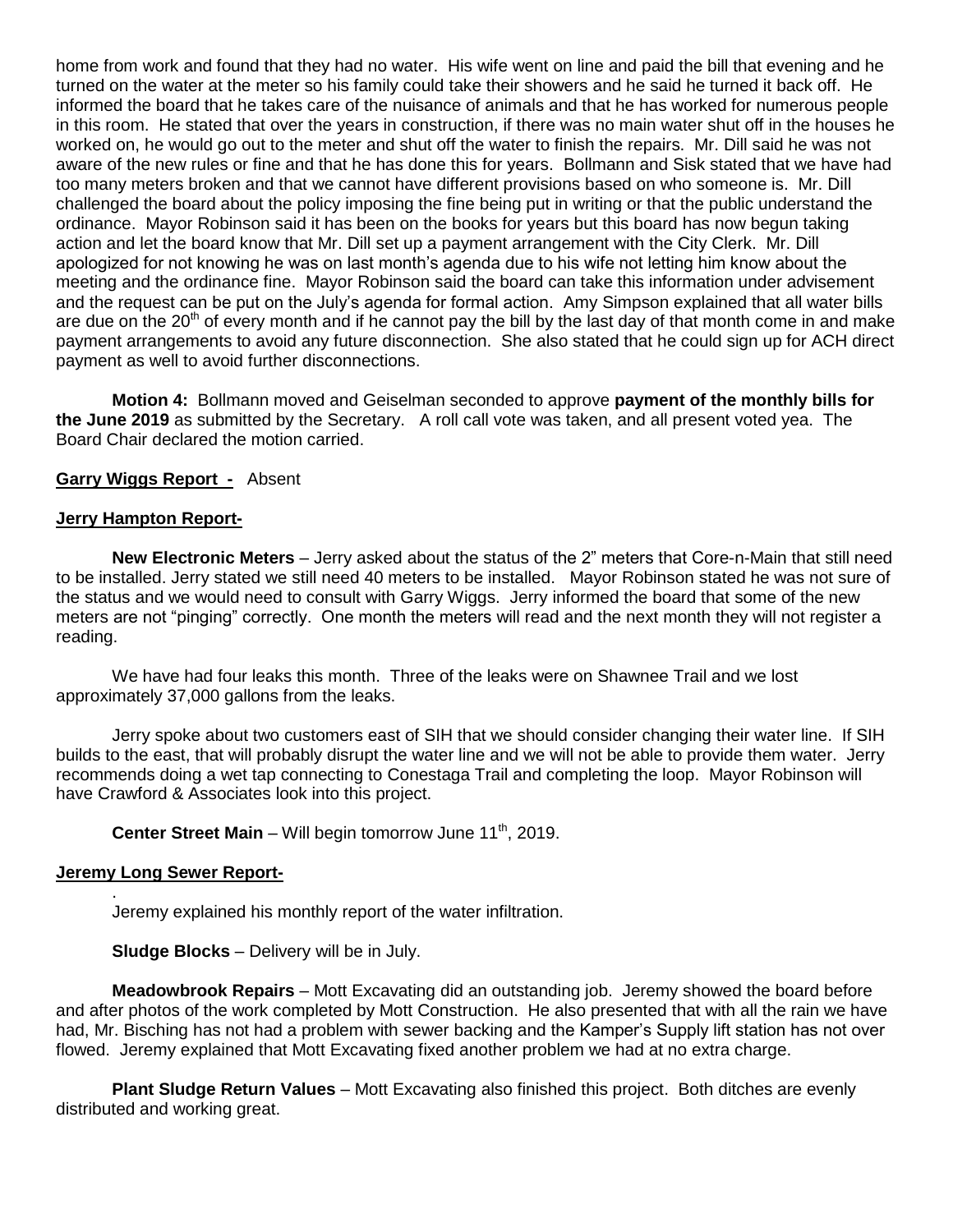**New Polymer Unit** – Is installed and running well. The area housing the polymer machine is finally cleaned out and usable. Our sludge production is down considerably. The company came and installed the polymer machine to maintain the warranty.

**Inflow/Repairs/Bid for Kamper Lift Station –** Wigg's Construction never came back to finish the job at Kamper's Supply. The valve vault is below grade and Wigg's Construction was to build a 12" riser and install it. Mott Excavating gave a bid of \$2,800.00 to bring the valve box up and installed. Jerry Hampton asked what would happen to the wet well. Jeremy said further discussion with Garry Wiggs is needed.

**Old Pond Aerators Surplus** – Village of Steeleville would like to purchase all the aerators we pulled out of the aeration ditches. Two work and the others are parts and pieces. The board must declare these items as surplus and Amy will need to run an ad for a sealed bid in the Courier. Jeremy will give Amy the details for the sealed bid advertisement.

**Motion 5:** Geiselman moved and Bollmann seconded to **declare the 8 pond aerators and accessories as surplus** submitted by the Secretary. A roll call vote was taken, and all present voted yea. The Board Chair declared the motion carried.

**Crane/Wench for Green Truck** – Jeremy purchased another ATV wench from Harbor Freight in the amount of \$29.00 and can bring back every year and receive a new. Jeremy recommends considering, in the future, installing a crane/wench with arm to put on the back of a truck.

**Motion 6:** Bollmann moved and Geiselman seconded to approve the following **leak credits**:

## **Leak Credits**

| 08-4110 | Fred Washburn; 208 Michigan     | \$13.78             |
|---------|---------------------------------|---------------------|
| 04-4170 | Mike Carney; 814 Rodd           | \$21.12             |
| 21-5563 | Greg Murray; 615 W. Grand       | \$33.24             |
| 13-3780 | Nabil Al-Sharif 602 Arbor Drive | \$260.50            |
| 02-1260 | Lisa Hicks; 103 Zimmerman       | \$399.85<br>\$71.21 |

A roll call vote was taken, and all present voted yea. The Board Chair declared the motion carried*.*

**Motion 7:** Bollmann moved and Geiselman seconded to approve the following **pool credits**.

#### **Pool Credit**

| 12-0091 | Jeff Stuck; 1002 Jeffery Drive  | \$18.64 |          |
|---------|---------------------------------|---------|----------|
| 16-1121 | Mark Morley; 300 Clover Circle  | \$86.07 |          |
| 21-1300 | Shelley Webb; 109 Woodview Ln   | \$51.09 |          |
| 03-1831 | Ryan Hosselton; 701 Anderson    | \$36.73 |          |
| 07-3151 | Geoffrey Maring; 900 Glenn      | \$16.28 |          |
| 04-1380 | Micah Thorn; 519 N. Division    | \$26.57 |          |
| 13-3771 | Cheryl Swann; 600 Arbor Dr      | \$64.06 |          |
| 15-0720 | Mark Peterson; 904 W. Grand     | \$31.08 |          |
| 13-0901 | Kurt Campbell; 910 Whitecotton  | \$9.57  |          |
| 01-0841 | Betty Wilson; 602 E. Illinois   | \$11.16 |          |
| 12-5991 | Chris Stoner; 502 Canary        | \$88.20 |          |
| 03-0872 | Bobby Minor; 210 N. Oive        | \$63.29 |          |
| 13-1132 | Billy Matthews; 915 Whitecotton | \$38.53 | \$541.27 |

A roll call vote was taken, and all present voted yea. The Secretary declared the motion carried*.*

**Water Rates/ Ordinances –** Amy explained the Rend Lake raise was 2.6 % and provided the board with a complete breakdown of the new rates vs the old rates for both inside and outside rates. Mayor